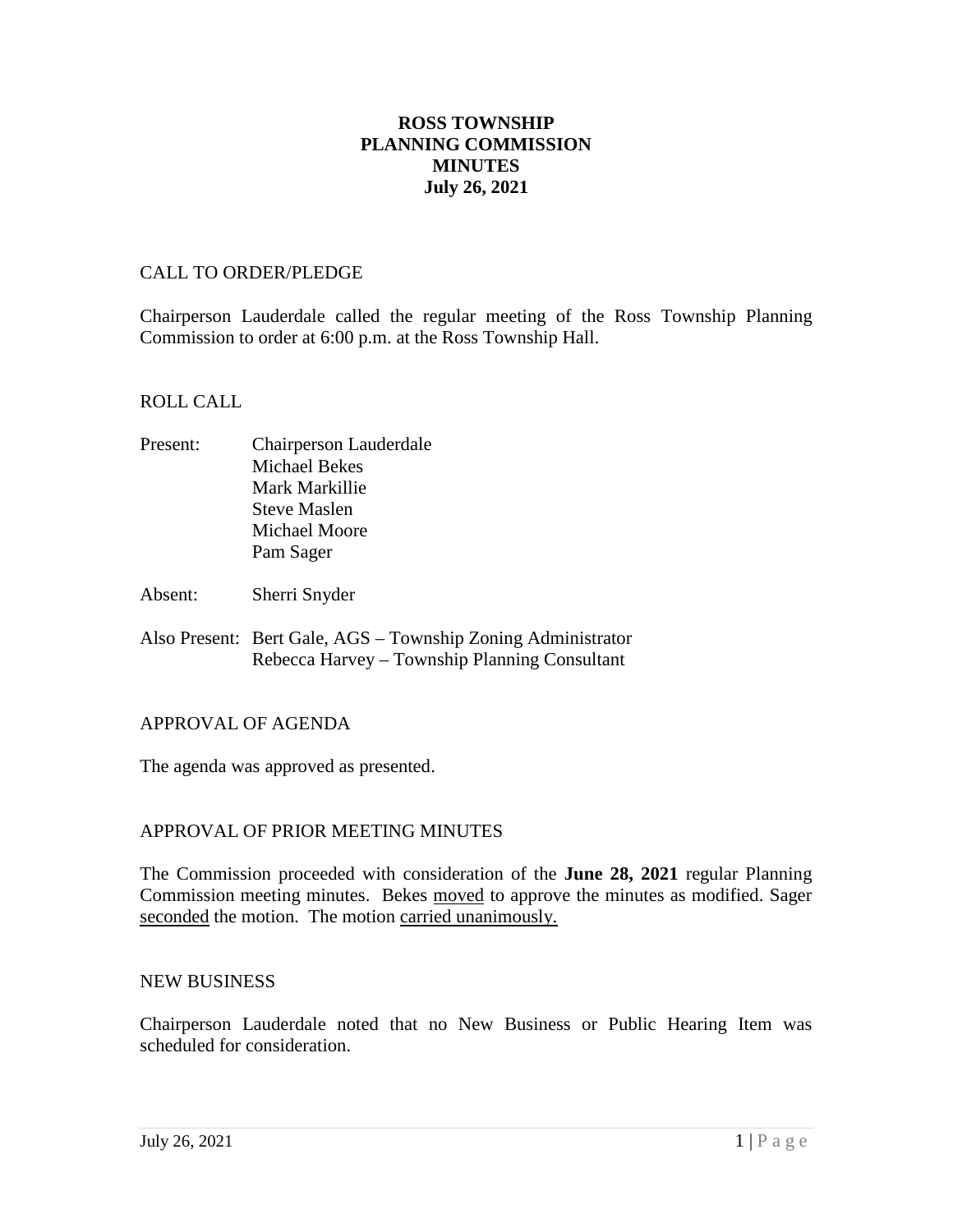#### UNFINISHED BUSINESS

1. Master Plan Action Plan (Section VIII) – Technical Review of Zoning Ordinance

Chairperson Lauderdale noted that the Planning Commission members reviewed the Master Plan goals/objectives outlined in Section VI in May in preparation for the conduct of the Technical Review, a Master Plan action item. He reminded that the 'technical review' would consider if the Zoning Ordinance standards: 1) effectively advance implementation of the goal/objective; or 2) prohibit or disrupt implementation of the goal/objective.

Chairperson Lauderdale stated that the Planning Commission had effectively completed review of Goal 1 (and the six related objectives) at the June meeting. He suggested that the Commission pick back up with Goal 2 and continue the review discussion.

The following comments/findings were noted:

## **Goal 2: Preserve the Township's Open Space**

- a. *Establish both land use regulations and development incentives that facilitate open space preservation. These should range from open space standards for individual development to the use of open space zoning in areas of sensitive natural features.*
	- The Zoning Ordinance currently provides the OSPD and Cluster Development options in the residential districts; both offer options and incentives for preservation-based residential development.
- b. *Establish the site plan review process as an effective mechanism through which to achieve open space preservation and enhancement.*
	- The current site plan review criteria and the method of application of those criteria by the Planning Commission achieve this objective.
- c. *Educate property owners and developers on the value of open space enhancement and how to achieve quality open space preservation through site design and construction*.
	- Not a Planning Commission or Zoning Ordinance issue.
	- It was recognized that staff (Zoning Administrator/Planner) interaction with property owners/developers was a key mechanism in the 'education' effort; it was noted the Township's existing 'team' was effective in this area.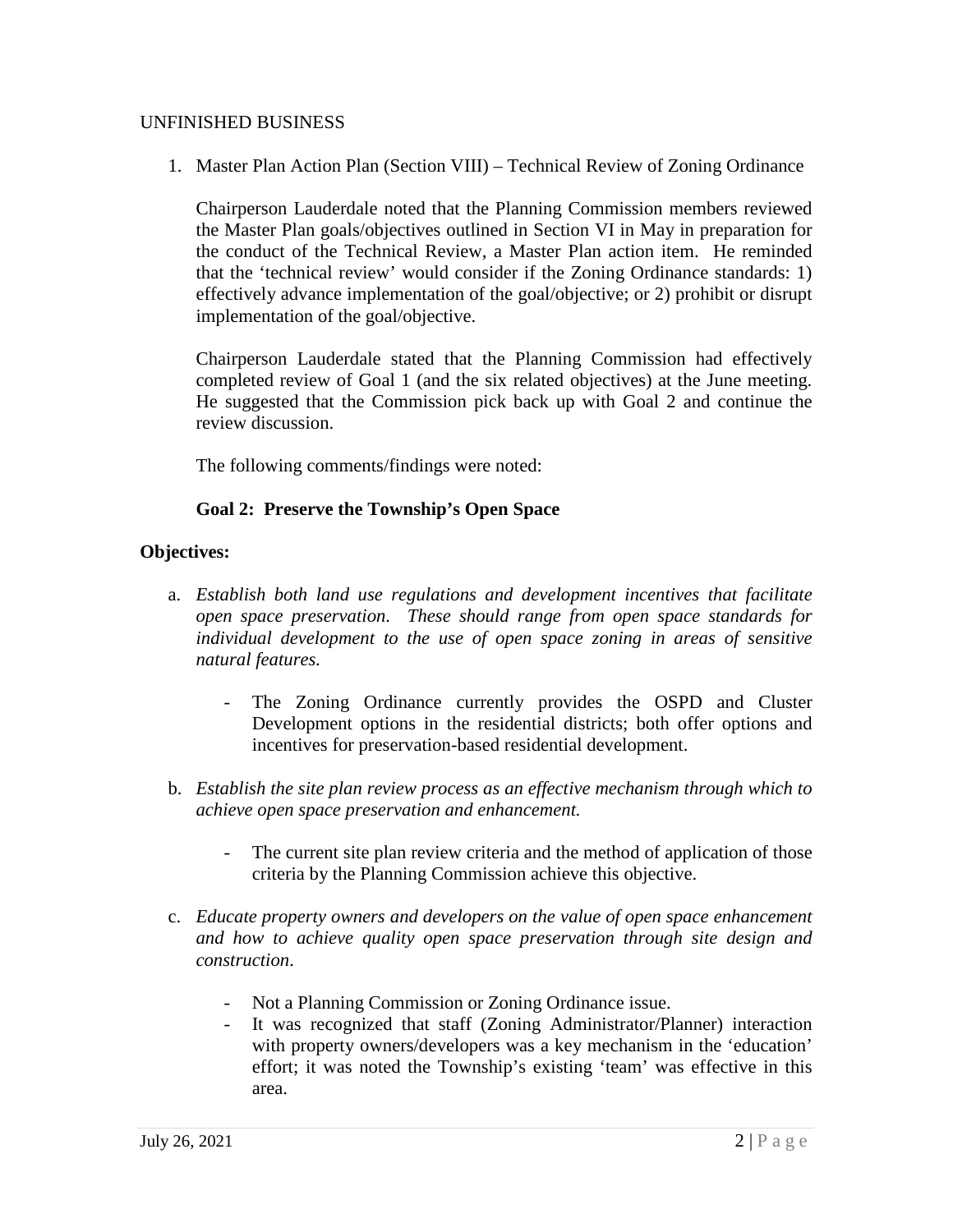- d. *Promote the establishment of conservation easements in the Township through education.*
	- Not a Planning Commission or Zoning Ordinance issue.
	- General discussion occurred regarding the incentives for a property owner to use this tool.
- e. *Establish the 'purchase of development rights' as an option in the Zoning Ordinance.*
	- This option is not available in the Zoning Ordinance.

## **Goal 3: Protect the Township's Natural Resources**

- a. *Incorporate measures to protect the Township's natural resources, including viewsheds, woodlands, steeper slopes, surface water and groundwater, through Township development standards.*
	- Viewsheds the Zoning Ordinance currently provides waterfront setbacks and front yard fence height standards; not sure other viewsheds require same attention.
	- Surface Water the Zoning Ordinance currently provides waterfront setback standards.
	- The remaining 'natural resources' noted are not specifically addressed by Zoning Ordinance standards, but are considered effectively through application of the site plan review criteria.
- b. *Establish the site plan review process as an effective mechanism through which to achieve natural resource preservation.*
	- The current site plan review criteria and the method of application of those criteria by the Planning Commission achieve this objective.
- c. *Encourage and support innovative site design measures that will optimize protection and enhancement of natural resources.*
	- The current site plan review criteria and the method of application of those criteria by the Planning Commission achieve this objective at this time.
- d. *Facilitate access to local resources for technical assistance in natural resource protection techniques and practices.*
	- Not a Planning Commission or Zoning Ordinance issue.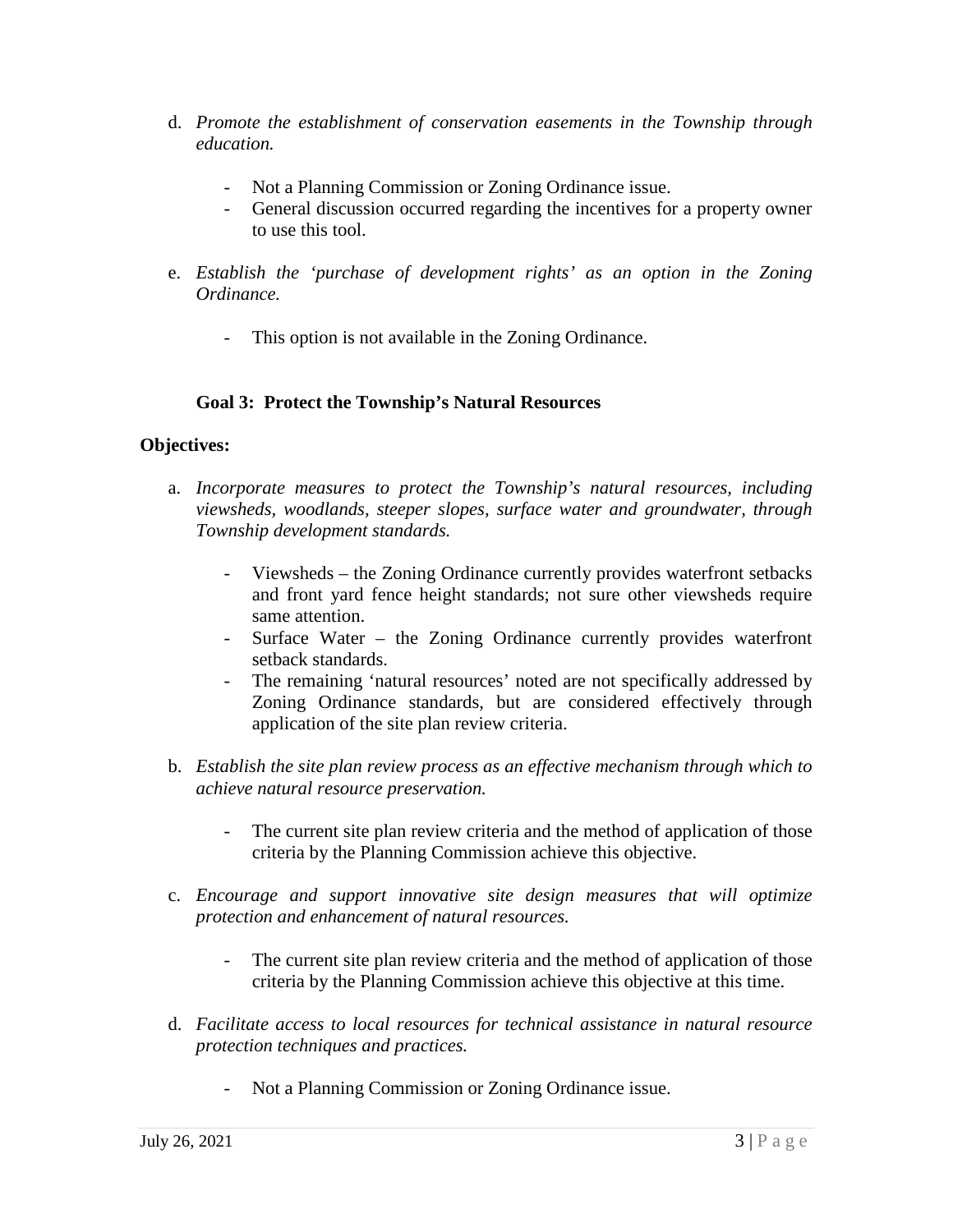## **Goal 4: Protect the Quality of the Township's Surface and Ground Waters**

- a. *Identify environmentally sensitive areas along the Kalamazoo River, Augusta Creek and Township lakes, ponds, tributaries and wetlands for protection efforts*.
	- Not a Planning Commission or Zoning Ordinance issue.
	- It was noted the 4TWRC is currently engaged in an inventory related to this topic that should serve as a valuable resource for future consideration.
- b. *Preserve surface water quality by establishing waterfront zones and buffer regulation along rivers, streams, lakes and wetlands*.
	- Discussion ensued regarding the elements of waterfront zones.
	- **Requested to be placed on PC Work Plan.**
- c. Deleted
- d. *Engage in training on storm water management and groundwater protection best practices. Use the site plan review process and community outreach to educate property owners on acceptable storm water management, drainage, and secondary containment designs*.
	- Not a Zoning Ordinance issue.
- e. *Continue to be an active member in the 4TWRC, and support its mission of Farmland, Open Space and Water Quality Protection*.
	- Not a Zoning Ordinance issue.
	- Support for participation in the 4TWRC was expressed; **requested the grooming of a volunteer be placed on PC Work Plan**.
	- Noted as an appropriate discussion topic with the Township Board.
- f. *When demand requires, consider a wellhead protection program for potential municipal wells*.
	- **Requested to be placed on PC Work Plan**.
	- PC work on this item would include the confirmation of municipal wells in the Township and the presence of existing protection programs.
- g. *Develop a watershed protection strategy that will create the big picture framework for water quality protection through land use management*.
	- This may be more appropriate as an element of the Master Plan, **but could still be a PC Work Plan item**.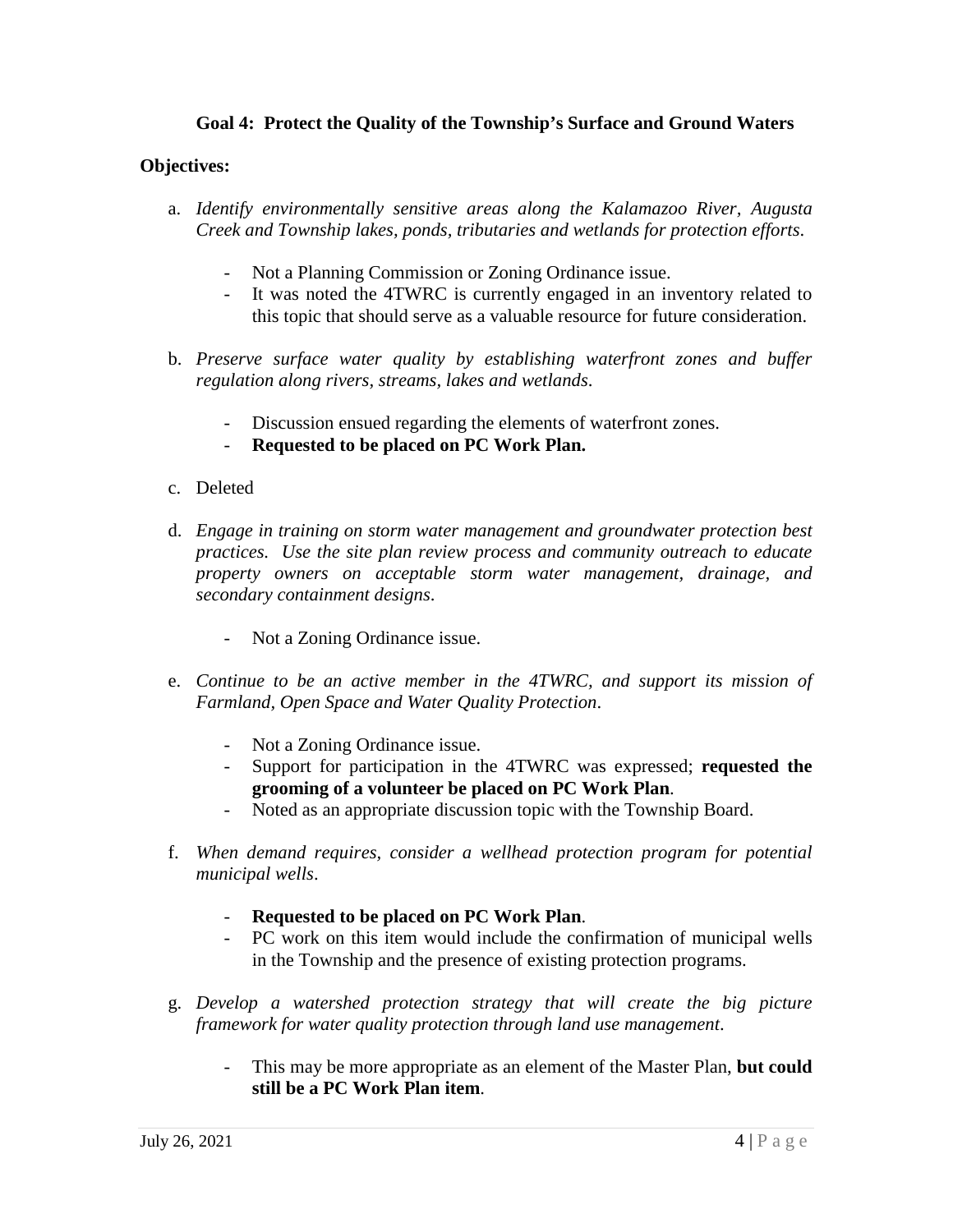Represents an opportunity to collaborate with the 4TWRC.

## **Goal 5: Protect the Quality of the Gull Lake Watershed to Preserve the Health of Gull Lake as a Natural Resource and to Sustain the Viability of the Surrounding Area for Living, Working and Recreation.**

- Lengthy discussion ensued regarding the origin of this goal; its incorporation into the master plans of Barry Township, Prairieville Township, Richland Township, and Ross Township; and, the development of the Gull Lake Watershed Resource Protection Guidebook (7.15.11).
- **Chairperson Lauderdale agreed to arrange for the distribution of the Guidebook to all PC members**.

## **Goal 6: Facilitate Residential Development that will Maintain the Rural Character of the Township.**

- a. *Institute incentives for providing and sustaining open spaces within residential development, including innovative approaches such as the use of residential street design with reduced rights-of-way*.
	- The question of allowing private roads in the Township . . and the need for private road standards in the Zoning Ordinance was discussed.
	- **Harvey was directed to confirm KCRC's policy on new public roads**.
- b. *Adopt flexible development metrics that allow overall development and individual site designs to respond to the natural environment and topography of the property*.
	- Existing standards in the Zoning Ordinance provide this flexibility.
- c. *Allow cluster-/open space/conservation-based residential development concepts in all residential districts in the Township*.
	- The OSPD and Cluster Development options are allowed within the R-R, R-1 and R-2 Districts; **Harvey was directed to confirm if similar development options are available in the other residential districts**.
- d. *Enhance the awareness of residents about the benefits of conservation-oriented design*.
	- Not a Zoning Ordinance issue.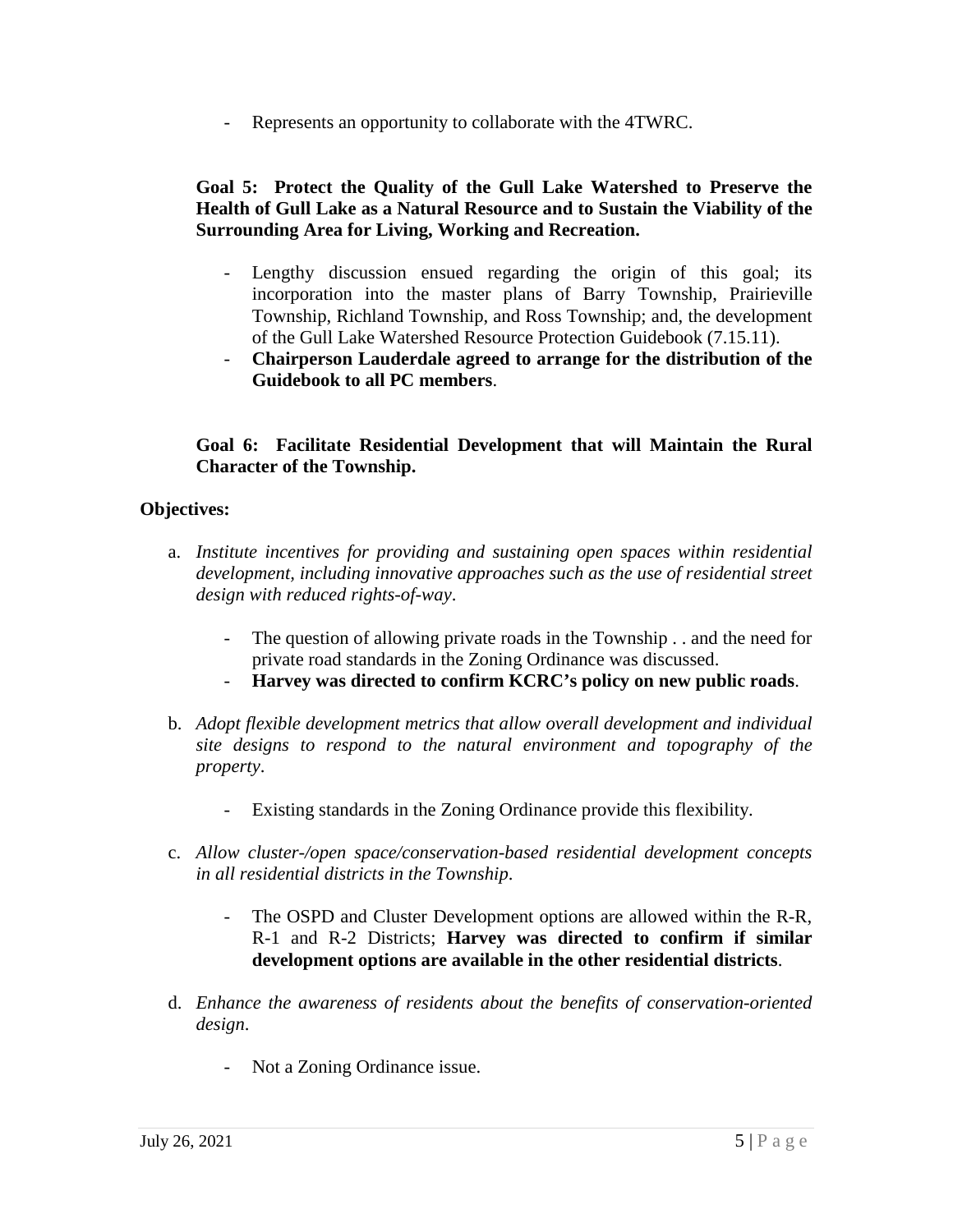- It was recognized that staff (Zoning Administrator/Planner) interaction with property owners/developers was a key mechanism in the 'education' effort; it was noted the Township's existing 'team' was effective in this area.
- e. *Protect the Township from residential 'sprawl' and reduce conventional plat and*  land division development through the use of flexible land management *techniques that will encourage creative design, concentrated (clustered) development, maximum preservation of natural areas and use of open space*.
	- The Zoning Ordinance currently provides the OSPD and Cluster Development options in the residential districts; both offer options and incentives for preservation-based residential development.
	- The Zoning Ordinance also effectively provides for the division of land using the Condominium Act (site condominiums) instead of the Land Division Act (platting).
- f. *Concentrate high-density residential development in designated locations and promote site designs that fit into the rural character of the Township. Investigate land use mechanisms for introducing desired housing types currently lacking in the Township, such as accessory dwelling units (ADUs) or cottage developments*.
	- **ADUs requested to placed on PC Work Plan.**

# **Goal 7: Develop and Apply Innovative Development Standards and Techniques**

- a. *Provide continuous opportunities for the Planning Commission, Zoning Board of Appeals and Township Board to be informed and educated about 'state of the art' planning and zoning techniques*.
	- Not a Zoning Ordinance issue.
- b. *Establish a pro-active approach to implementing the programs and recommendations set forth in this Plan*.
	- Not a Zoning Ordinance issue.
- c. *Encourage creative development patterns that accommodate and enhance natural features while providing for efficient circulation and aesthetic design within site plan review standards*.
	- Existing provisions in the Zoning Ordinance provide this encouragement.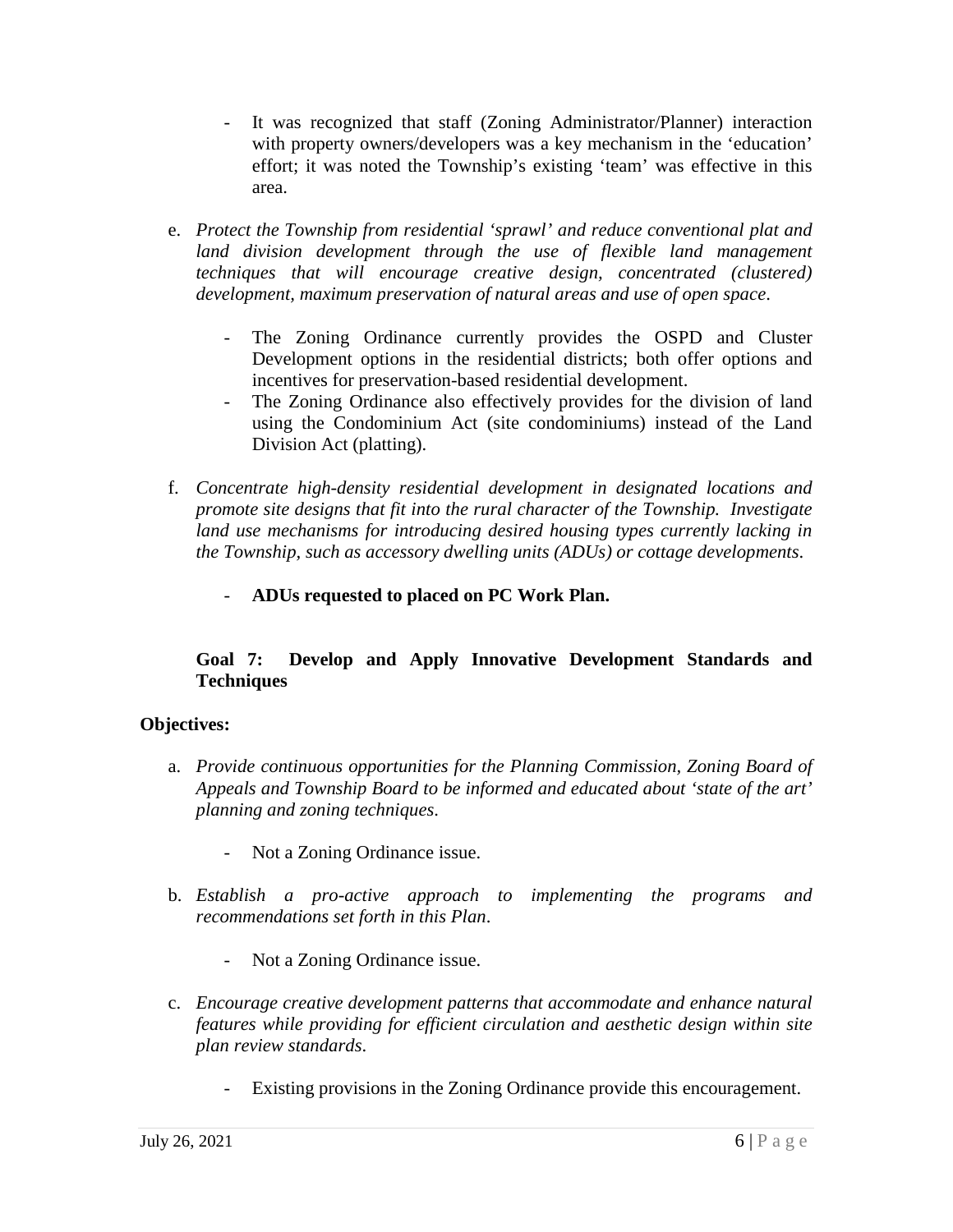## **Goal 8: Assure a Safe and Efficient Network of Streets and Roads**

## **Objectives:**

- a. *Work with KCRC to identify existing and anticipated future transportation needs on County-maintained facilities. Work together to ensure that adequate funding is available for proper maintenance of roads within the Township*.
	- Not a Planning Commission or Zoning Ordinance issue.
	- Bekes provided an update on road-related activity in the Township.
- b. *Maintain the natural beauty and rural character of roads within the Township.. Work with KCRC to establish Natural Beauty Roads on designated County roads within the Township*.
	- Not a Planning Commission or Zoning Ordinance issue.
- c. *Develop regulations for private roads that ensure desired land use patterns result and road meet appropriate construction and maintenance standards*.
	- The previous discussion regarding allowing private roads in the Township and the need for private road standards in the Zoning Ordinance was noted.
- d. *Establish setback and natural buffer standards along County roads in the agricultural and rural residential districts to enhance and preserve the Township's rural character*.

## - **Requested to be placed on PC Work Plan**.

- e. Deleted
- f. *In recognition of Michigan's Complete Streets policies, actively support the establishment of bike lanes along Township roads that connect community activity centers*.
	- Not a Planning Commission or Zoning Ordinance issue.
	- Markillie stressed the importance of this objective and noted the need for a map with 'activity centers' and existing/proposed 'connecting travel routes' identified. It was agreed this would be an appropriate element for both the Township's Master Plan and Parks/Recreation Plan.
- g. *Promote a coordinated hiking/biking/cross-country skiing trail system, including enhancement of the North County Trail, and coordination with the large institutional property owners, as well as County and State transportation agencies*.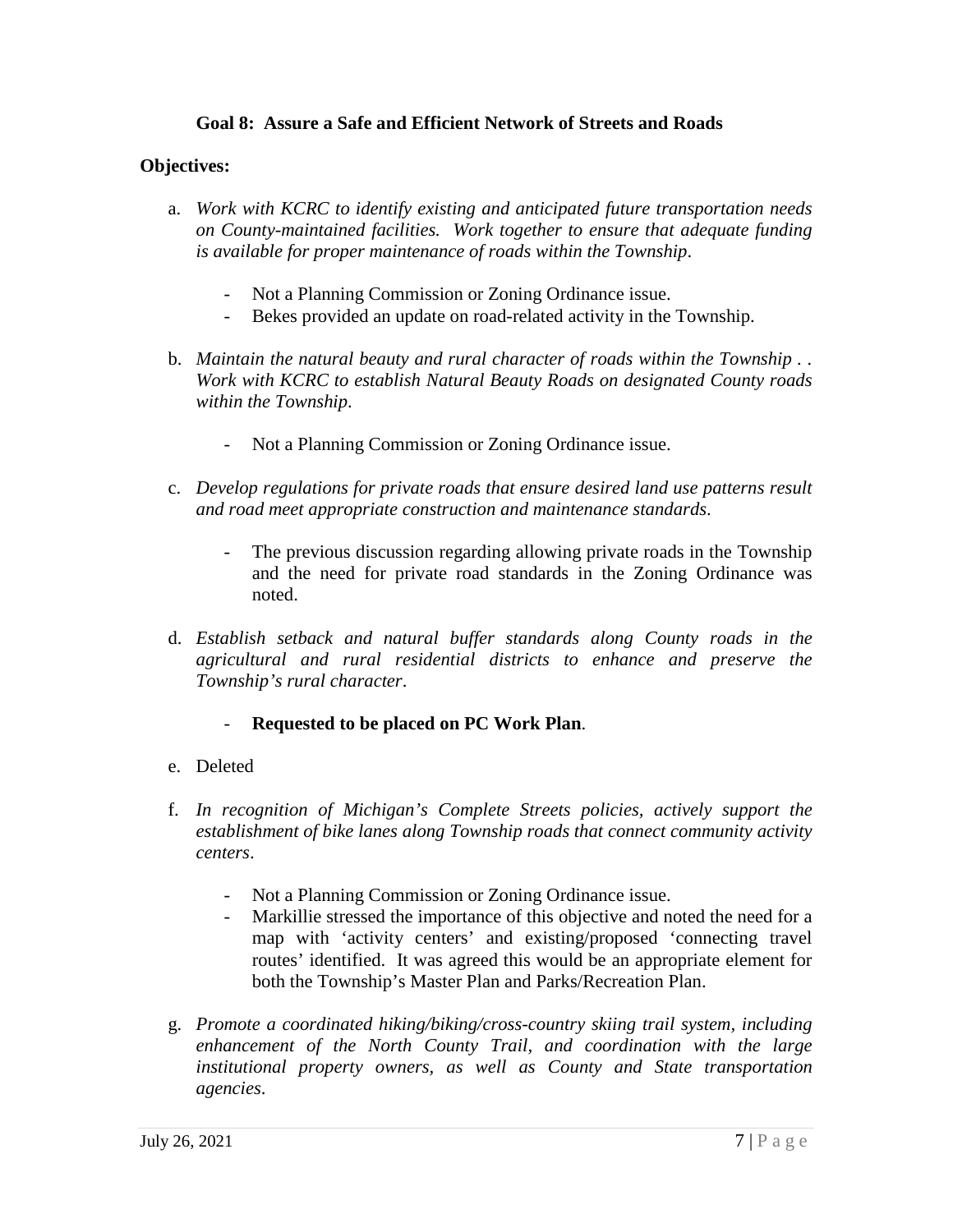- Not a Planning Commission or Zoning Ordinance issue.
- It was agreed this would be an appropriate element for both the Township's Master Plan and Parks/Recreation Plan.

Bekes agreed to follow up on the status of the Parks Committee and the update of the Parks/Recreation Plan.

Due to the lateness of the hour, it was agreed that the discussion of the remaining two goals and their related objectives would be continued at the next available meeting.

2. Master Plan Action Plan (Section VIII) – Fences/Sight Lines

Chairperson Lauderdale stated this item is on the agenda as a 'continued item', placed on hold pending the outcome of the August ZBA meeting and direction from the Township Attorney.

## REPORT FROM TOWNSHIP BOARD

Bekes reported the following:

- Two Township Board meetings were held in July.
- Township Board members had requested time to review the draft Master Plan prior to its required 'distribution for review' . . with a review deadline of July 30. He noted that he had not received any feedback to date. He noted that the distribution can occur after the deadline and so the Planning Commission may want to consider a tentative date for the public hearing.
- The Township Board has requested Attorney Thall review the performance bond provision in the Zoning Ordinance for adequacy.
- A Township Board/Planning Commission joint meeting is being scheduled and attendance by Harvey is requested.
- An update on Township staffing was provided, including work in progress on the contract with the Sheriff's Department.

# REPORT FROM ZONING BOARD OF APPEALS

Chairperson Lauderdale reported that the ZBA met on July 7, 2021 and considered a variance request from the rear (streetside) setback requirement to allow a 3 ft setback for a detached accessory building. The variance was granted after a finding of justification per Section 23.8. He noted the ZBA also received testimony and supporting information on an application for appeal from a decision of the Township Zoning Administrator. The